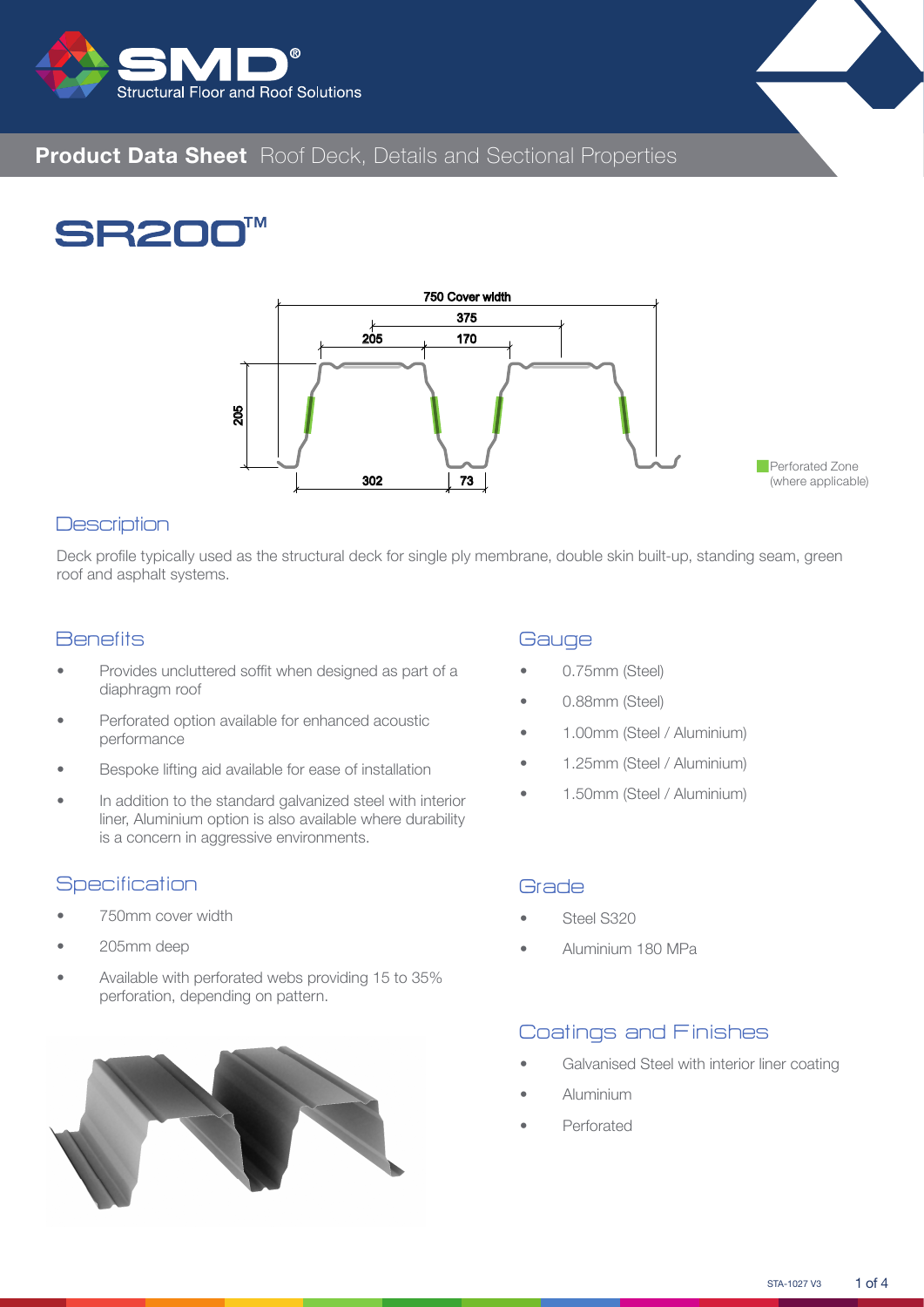#### Profile Properties

Product Specification and Options

|                  |                                     |                         |                    |                             |                          | <b>Top Flange in Compression</b>        | <b>Bottom Flange in Compression</b> |                                         |  |  |  |  |
|------------------|-------------------------------------|-------------------------|--------------------|-----------------------------|--------------------------|-----------------------------------------|-------------------------------------|-----------------------------------------|--|--|--|--|
|                  | Product Code.<br>Material & Option  | Nominal<br>Thickness mm | Weight<br>$kq/m^2$ | Weight<br>kN/m <sup>2</sup> | Moment<br>Capacity kNm/m | Moment of Inertia<br>cm <sup>4</sup> /m | Moment<br>Capacity kNm/m            | Moment of Inertia<br>cm <sup>4</sup> /m |  |  |  |  |
|                  |                                     | 0.75                    | 11.78              | 0.116                       | 18.49                    | 710.00                                  | 18.35                               | 799.00                                  |  |  |  |  |
|                  |                                     | 0.88                    | 13.82              | 0.136                       | 23.25                    | 853.00                                  | 22.58                               | 951.00                                  |  |  |  |  |
|                  | <b>SR200</b>                        | 1.00                    | 15.71              | 0.154                       | 27.58                    | 987.00                                  | 26.42                               | 1087.00                                 |  |  |  |  |
|                  |                                     | 1.25                    | 19.63              | 0.193                       | 36.93                    | 1275.00                                 | 34.26                               | 1369.00                                 |  |  |  |  |
| <b>STEEL</b>     |                                     | 1.50                    | 23.56              | 0.231                       | 46.74                    | 1571.00                                 | 42.00                               | 1651.00                                 |  |  |  |  |
|                  | <b>SR200P</b><br><b>PERFORATED</b>  | 0.75                    | 11.78              | 0.116                       | 18.29                    | 701.70                                  | 17.90                               | 786.60                                  |  |  |  |  |
|                  |                                     | 0.88                    | 13.82              | 0.136                       | 23.04                    | 842.50                                  | 21.97                               | 934.70                                  |  |  |  |  |
|                  |                                     | 1.00                    | 15.71              | 0.154                       | 27.34                    | 975.10                                  | 25.63                               | 1066.60                                 |  |  |  |  |
|                  |                                     | 1.25                    | 19.63              | 0.193                       | 36.66                    | 1259.00                                 | 33.38                               | 1349.10                                 |  |  |  |  |
|                  |                                     | 1.50                    | 23.56              | 0.231                       | 46.41                    | 1551.60                                 | 40.95                               | 1627.20                                 |  |  |  |  |
|                  |                                     | 1.00                    | 5.66               | 0.056                       | 11.12                    | 969.15                                  | 10.27                               | 1111.25                                 |  |  |  |  |
|                  | <b>SR200A</b>                       | 1.25                    | 7.08               | 0.069                       | 15.40                    | 1245.18                                 | 14.70                               | 1413.66                                 |  |  |  |  |
| <b>ALUMINIUM</b> |                                     | 1.50                    | 8.49               | 0.083                       | 19.84                    | 1518.37                                 | 19.36                               | 1700.85                                 |  |  |  |  |
|                  |                                     | 1.00                    | 5.66               | 0.056                       | 10.92                    | 957.76                                  | 10.07                               | 1093.64                                 |  |  |  |  |
|                  | <b>SR200AP</b><br><b>PERFORATED</b> | 1.25                    | 7.08               | 0.069                       | 15.22                    | 1232.45                                 | 14.42                               | 1394.36                                 |  |  |  |  |
|                  |                                     | 1.50                    | 8.49               | 0.083                       | 19.88                    | 1505.56                                 | 19.08                               | 1676.10                                 |  |  |  |  |

### Load Tables Conditions

Tables consider deflection limits of:

Positive load (Gravity) - Span /200

Negative loads (Uplift) - Span /150<br>These tables do not consider loads applied during construction of the roof finish - additional<br>load-distributing measures may be required in some situations.

Fixing checks for uplift must be considered separately. Tables based on bearing width of minimum 40mm at end supports and 160mm at internal supports.

Numbers shown red exceed maximum Health and Safety manual handling guidelines, additional lifting plant is recommended for these situations.

All loads within table consider a partial factor of 1.5.

The deck self-weight has not been allowed for in the generation of these tables, so must be included in the applied loads referenced.

The SR deep deck range (>100mm) is supplied from various manufacturing facilities. Although all have similar product properties, specific designs must be checked at point of order/contract.

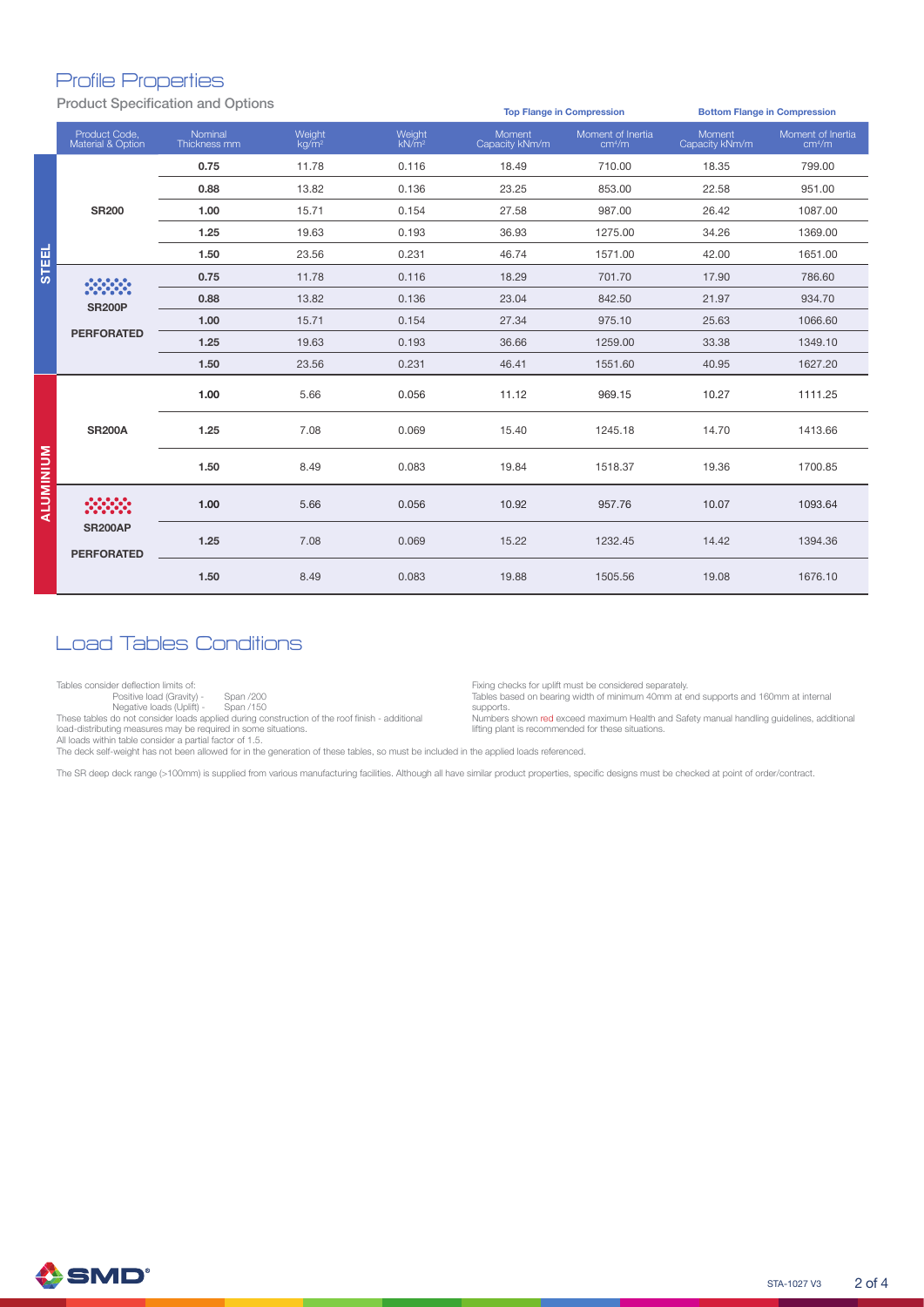## Load Tables \_ Steel

**Span m Unfactored Applied Load (kN/m 2 )**

|                   |                                  |   | <b>Span Condition</b> | Gauge        | 5.4                      | 5.6                                                  | 5.8                      | 6.0          | 6.2          | 6.4          | 6.6          | 6.8                      | 7.0                      | 7.2                      | 7.4                      | 7.6                      | 7.8                      | 8.0                      | 8.2                      | 8.4                      | 8.6                      | 8.8                      |
|-------------------|----------------------------------|---|-----------------------|--------------|--------------------------|------------------------------------------------------|--------------------------|--------------|--------------|--------------|--------------|--------------------------|--------------------------|--------------------------|--------------------------|--------------------------|--------------------------|--------------------------|--------------------------|--------------------------|--------------------------|--------------------------|
|                   |                                  |   |                       |              | $\sim$                   |                                                      |                          |              |              |              |              |                          |                          |                          |                          |                          |                          |                          |                          |                          |                          |                          |
|                   |                                  |   |                       | 0.75<br>0.88 | L.                       | $\overline{\phantom{a}}$<br>$\sim$                   | ٠                        | 1.98<br>2.80 | 1.92<br>2.71 | 1.86<br>2.62 | 1.80<br>2.39 | 1.75<br>2.19             | 1.67<br>2.01             | 1.53<br>1.84             | 1.41<br>1.70             | 1.30<br>1.57             | 1.21                     | 1.12<br>1.34             | 1.04<br>1.25             | 0.97                     | 0.90<br>1.08             | 0.84<br>1.01             |
|                   |                                  |   | Single                |              |                          |                                                      |                          |              |              |              |              |                          |                          |                          |                          |                          | 1.45                     |                          |                          | 1.16                     |                          |                          |
|                   | (Gravity) kN/m <sup>2</sup>      |   |                       | 1.00         |                          | $\overline{\phantom{a}}$<br>$\overline{\phantom{a}}$ | $\sim$                   | 3.56<br>4.76 | 3.34<br>4.31 | 3.04<br>3.92 | 2.77<br>3.58 | 2.53<br>3.27             | 2.32<br>3.00             | 2.13<br>2.75             | 1.96<br>2.54             | 1.81<br>2.34             | 1.68<br>2.17             | 1.55<br>2.01             | 1.44<br>1.86             | 1.34<br>1.73             | 1.25<br>1.62             | 1.17<br>1.51             |
|                   |                                  |   |                       | 1.25<br>1.50 |                          |                                                      |                          |              |              |              |              |                          |                          |                          |                          |                          |                          |                          |                          |                          |                          | 1.86                     |
|                   |                                  |   |                       |              |                          |                                                      |                          | 5.87         | 5.32         | 4.83         | 4.41         | 4.03                     | 3.69                     | 3.39                     | 3.13                     | 2.89                     | 2.67                     | 2.47                     | 2.30                     | 2.14                     | 1.99                     |                          |
|                   |                                  |   |                       | 0.75         |                          | ٠                                                    |                          | 1.82         | 1.74         | 1.66         | 1.59         | 1.53                     | 1.47                     | 1.41                     | 1.35                     | 1.30                     | 1.26                     | 1.21                     | 1.17                     | 1.13                     | 1.09                     | 1.05                     |
|                   |                                  |   | Double                | 0.88         |                          | ÷,                                                   |                          | 2.43         | 2.32         | 2.21         | 2.12         | 2.03                     | 1.95                     | 1.87                     | 1.79                     | 1.72                     | 1.66                     | 1.59                     | 1.54                     | 1.48                     | 1.43                     | 1.38                     |
|                   |                                  | ┻ |                       | 1.00         |                          | $\overline{\phantom{a}}$                             | ٠                        | 3.02         | 2.88         | 2.75         | 2.63         | 2.51                     | 2.41                     | 2.31                     | 2.21                     | 2.12                     | 2.04                     | 1.96                     | 1.89                     | 1.82                     | 1.75                     | 1.69                     |
|                   | Positive Imposed Load            |   |                       | 1.25         |                          |                                                      |                          | 4.31         | 4.10         | 3.91         | 3.73         | 3.56                     | 3.40                     | 3.25                     | 3.11                     | 2.98                     | 2.86                     | 2.74                     | 2.64                     | 2.53                     | 2.44                     | 2.35                     |
|                   |                                  |   |                       | 1.50         | ٠                        |                                                      | $\sim$                   | 5.66         | 5.37         | 5.11         | 4.86         | 4.63                     | 4.42                     | 4.22                     | 4.04                     | 3.86                     | 3.68                     | 3.50                     | 3.33                     | 3.17                     | 3.03                     | 2.89                     |
|                   |                                  |   |                       | 0.75         |                          |                                                      |                          | 2.13         | 2.04         | 1.96         | 1.88         | 1.80                     | 1.73                     | 1.66                     | 1.60                     | 1.54                     | 1.49                     | 1.43                     | 1.38                     | 1.34                     | 1.29                     | 1.25                     |
| 띮                 |                                  |   | Multi                 | 0.88         |                          | $\sim$                                               |                          | 2.86         | 2.74         | 2.62         | 2.51         | 2.40                     | 2.31                     | 2.22                     | 2.13                     | 2.05                     | 1.97                     | 1.90                     | 1.83                     | 1.77                     | 1.71                     | 1.65                     |
| 5                 |                                  |   | ▴                     | 1.00         | ÷,                       |                                                      | ٠                        | 3.57         | 3.41         | 3.26         | 3.12         | 2.99                     | 2.86                     | 2.75                     | 2.64                     | 2.53                     | 2.44                     | 2.35                     | 2.26                     | 2.18                     | 2.10                     | 2.03                     |
|                   |                                  |   |                       | 1.25         | L.                       | $\overline{\phantom{a}}$<br>$\sim$                   | $\sim$                   | 5.14         | 4.89         | 4.67         | 4.45         | 4.26                     | 4.07                     | 3.90<br>5.09             | 3.74                     | 3.58                     | 3.44                     | 3.30                     | 3.18                     | 3.06                     | 2.94                     | 2.84                     |
| <b>SR200</b>      |                                  |   |                       | 1.50         |                          |                                                      |                          | 6.78         | 6.44         | 6.13         | 5.85         | 5.58                     | 5.33                     |                          | 4.87                     | 4.67                     | 4.47                     | 4.29                     | 4.12                     | 3.96                     | 3.77                     | 3.52                     |
|                   |                                  |   |                       | 0.75         |                          |                                                      |                          | 2.72         | 2.55         | 2.39<br>2.94 | 2.25         | 2.12<br>2.60             | 2.00<br>2.46             | 1.89<br>2.32             | 1.79<br>2.20             | 1.69<br>2.08             | 1.61<br>1.98             | 1.53                     | 1.46                     | 1.39                     | 1.32                     | 1.26                     |
|                   |                                  |   | Single                | 0.88         |                          |                                                      |                          | 3.35         | 3.13         |              | 2.76         |                          |                          |                          |                          |                          |                          | 1.88                     | 1.79                     | 1.71                     | 1.61                     | 1.50                     |
|                   |                                  | ᄌ |                       | 1.00         |                          |                                                      |                          | 3.91         | 3.67         | 3.44         | 3.23         | 3.05                     | 2.88                     | 2.72                     | 2.57                     | 2.44                     | 2.32                     | 2.20                     | 2.10                     | 1.97                     | 1.84                     | 1.72                     |
|                   |                                  |   |                       | 1.25         |                          |                                                      |                          | 5.08         | 4.75         | 4.46         | 4.19         | 3.95                     | 3.73                     | 3.52                     | 3.34                     | 3.16                     | 3.00                     | 2.86                     | 2.67                     | 2.48                     | 2.31                     | 2.16                     |
|                   |                                  |   |                       | 1.50         |                          |                                                      |                          | 6.22         | 5.83         | 5.47         | 5.14         | 4.84                     | 4.57                     | 4.32                     | 4.09                     | 3.88                     | 3.68                     | 3.47                     | 3.22                     | 3.00                     | 2.79                     | 2.60                     |
|                   |                                  |   |                       | 0.75         |                          |                                                      |                          | 2.43         | 2.31         | 2.20         | 2.10         | 2.00                     | 1.91                     | 1.82                     | 1.74                     | 1.66                     | 1.59                     | 1.52                     | 1.45                     | 1.39                     | 1.33                     | 1.27                     |
|                   | Load (Uplift) kN/m <sup>2</sup>  | ▲ | Double                | 0.88         |                          |                                                      |                          | 3.36         | 3.17         | 3.00         | 2.83         | 2.68                     | 2.53                     | 2.39                     | 2.26                     | 2.15                     | 2.04                     | 1.94                     | 1.84                     | 1.76                     | 1.68                     | 1.60                     |
|                   |                                  |   |                       | 1.00         | $\overline{a}$           |                                                      |                          | 4.09         | 3.83<br>5.12 | 3.59         | 3.38<br>4.52 | 3.18<br>4.26             | 3.00<br>4.02             | 2.84                     | 2.69                     | 2.55<br>3.41             | 2.42<br>3.24             | 2.30                     | 2.19<br>2.93             | 2.08<br>2.79             | 1.99<br>2.66             | 1.90<br>2.54             |
|                   |                                  |   |                       | 1.25<br>1.50 |                          |                                                      |                          | 5.47<br>6.92 | 6.48         | 4.81         |              | 5.39                     | 5.09                     | 3.80                     | 3.60<br>4.55             | 4.32                     |                          | 3.08<br>3.90             | 3.71                     | 3.53                     | 3.37                     | 3.22                     |
|                   |                                  |   |                       |              |                          |                                                      |                          |              |              | 6.09         | 5.72         |                          |                          | 4.81                     |                          |                          | 4.10                     |                          |                          |                          |                          |                          |
|                   |                                  |   |                       | 0.75         |                          |                                                      |                          | 2.88         | 2.75         | 2.62         | 2.51         | 2.40                     | 2.29                     | 2.19                     | 2.10                     | 2.01                     | 1.93                     | 1.85                     | 1.78                     | 1.70                     | 1.64                     | 1.57                     |
|                   | Negative Imposed                 |   | Multi                 | 0.88<br>1.00 |                          |                                                      |                          | 4.07         | 3.86         | 3.66         | 3.47         | 3.29                     | 3.13                     | 2.97                     | 2.82                     | 2.68                     | 2.55                     | 2.42                     | 2.31                     | 2.20                     | 2.10                     | 2.00                     |
|                   |                                  |   | A                     |              |                          |                                                      |                          | 5.09         | 4.78         | 4.49         | 4.22         | 3.98                     | 3.75                     | 3.55                     | 3.36                     | 3.18                     | 3.02                     | 2.87                     | 2.73                     | 2.61                     | 2.49                     | 2.37                     |
|                   |                                  |   |                       | 1.25<br>1.50 |                          | $\overline{\phantom{a}}$                             |                          | 6.84<br>8.66 | 6.40<br>8.11 | 6.01<br>7.61 | 5.65<br>7.15 | 5.32<br>6.74             | 5.02<br>6.36             | 4.75<br>6.01             | 4.50<br>5.69             | 4.26<br>5.39             | 4.05<br>5.12             | 3.85<br>4.87             | 3.66<br>4.63             | 3.49<br>4.42             | 3.33<br>4.21             | 3.18<br>4.02             |
|                   |                                  |   |                       | 0.75         |                          |                                                      |                          | 1.21         | 1.17         |              | 1.10         | L,                       |                          |                          |                          |                          |                          |                          |                          |                          |                          | ä,                       |
|                   |                                  |   |                       | 0.88         | ÷,                       | ٠                                                    | ٠                        | 1.73         | 1.67         | 1.14<br>1.62 | 1.57         | 1.53                     | 1.48                     | 1.44                     | 1.40                     | 1.36                     | 1.33                     | 1.30                     | 1.23                     | 1.15                     | $\sim$                   |                          |
|                   | Load (Gravity) kN/m <sup>2</sup> |   | Single                | 1.00         |                          |                                                      |                          | 2.27         | 2.20         | 2.13         | 2.07         | 2.01                     | 1.95                     | 1.89                     | 1.84                     | 1.79                     | 1.66                     | 1.54                     | 1.43                     | 1.33                     | 1.24                     | 1.15                     |
|                   |                                  | ▲ | ≖                     | 1.25         |                          |                                                      |                          | 3.62         | 3.50         | 3.39         | 3.29         | 3.19                     | 2.96                     | 2.72                     | 2.51                     | 2.31                     | 2.14                     | 1.98                     | 1.84                     | 1.71                     | 1.60                     | 1.49                     |
|                   |                                  |   |                       | 1.50         | L.                       | $\sim$                                               | $\sim$                   | 5.23         | 5.06         | 4.77         | 4.35         | 3.98                     | 3.65                     | 3.35                     | 3.09                     | 2.85                     | 2.64                     | 2.44                     | 2.27                     | 2.11                     | 1.97                     | 1.84                     |
|                   |                                  |   |                       | 0.75         | ٠                        | $\overline{\phantom{a}}$                             | ٠                        | 1.38         | 1.32         | 1.26         | 1.20         | 1.15                     | 1.11                     | $\overline{\phantom{a}}$ | $\overline{\phantom{a}}$ | $\sim$                   | $\overline{\phantom{a}}$ | $\overline{\phantom{a}}$ | $\sim$                   | $\sim$                   | $\overline{\phantom{a}}$ | $\sim$                   |
|                   |                                  |   |                       | 0.88         |                          |                                                      |                          | 1.84         | 1.75         | 1.67         | 1.60         | 1.53                     | 1.48                     | 1.44                     | 1.40                     | 1.36                     | 1.33                     | 1.30                     | 1.27                     | 1.23                     | 1.21                     | 1.18                     |
|                   |                                  |   | Double                | 1.00         |                          |                                                      |                          | 2.28         | 2.20         | 2.13         | 2.07         | 2.01                     | 1.95                     | 1.89                     | 1.84                     | 1.79                     | 1.75                     | 1.70                     | 1.66                     | 1.62                     | 1.59                     | 1.55                     |
|                   |                                  |   |                       | 1.25         | $\overline{\phantom{a}}$ | $\sim$                                               | ٠                        | 3.62         | 3.50         | 3.39         | 3.29         | 3.19                     | 3.10                     | 3.01                     | 2.93                     | 2.85                     | 2.78                     | 2.71                     | 2.65                     | 2.58                     | 2.51                     | 2.42                     |
|                   |                                  |   |                       | 1.50         | ÷,                       | $\overline{\phantom{a}}$                             | $\overline{\phantom{a}}$ | 5.23         | 5.06         | 4.90         | 4.75         | 4.61                     | 4.48                     | 4.36                     | 4.18                     | 4.00                     | 3.84                     | 3.68                     | 3.54                     | 3.40                     | 3.27                     | 3.15                     |
|                   |                                  |   | Multi                 | 0.75         | $\overline{\phantom{a}}$ | $\overline{\phantom{a}}$                             | $\overline{\phantom{a}}$ | 1.52         | 1.47         | 1.42         | 1.38         | 1.34                     | 1.30                     | 1.25                     | 1.21                     | 1.16                     | 1.12                     | $\overline{\phantom{a}}$ | $\overline{\phantom{a}}$ | $\overline{\phantom{a}}$ | $\overline{\phantom{a}}$ | $\overline{\phantom{a}}$ |
| <b>PERFORATED</b> | Positive Imposed                 |   |                       | 0.88         | $\sim$                   | $\overline{\phantom{a}}$                             | $\sim$                   | 2.16         | 2.07         | 1.98         | 1.89         | 1.81                     | 1.74                     | 1.67                     | 1.60                     | 1.54                     | 1.48                     | 1.43                     | 1.37                     | 1.32                     | 1.28                     | 1.23                     |
|                   |                                  |   |                       | 1.00         | $\sim$                   | $\sim$                                               | $\sim$                   | 2.70         | 2.58         | 2.46         | 2.35         | 2.25                     | 2.15                     | 2.06                     | 1.98                     | 1.90                     | 1.83                     | 1.76                     | 1.69                     | 1.63                     | 1.59                     | 1.55                     |
|                   |                                  |   | ≖<br>ℶ<br>▴           | 1.25         | $\overline{\phantom{a}}$ | $\overline{\phantom{a}}$                             | $\overline{\phantom{a}}$ | 3.90         | 3.71         | 3.53         | 3.37         | 3.22                     | 3.10                     | 3.01                     | 2.93                     | 2.85                     | 2.78                     | 2.71                     | 2.65                     | 2.58                     | 2.52                     | 2.47                     |
|                   |                                  |   |                       | 1.50         | $\sim$                   | $\sim$                                               | $\sim$                   | 5.23         | 5.06         | 4.90         | 4.75         | 4.61                     | 4.48                     | 4.36                     | 4.24                     | 4.13                     | 4.02                     | 3.87                     | 3.68                     | 3.51                     | 3.35                     | 3.20                     |
| <b>STEEL</b>      |                                  |   |                       | 0.75         | $\overline{\phantom{a}}$ | $\overline{\phantom{a}}$                             |                          | 2.65         | 2.48         | 2.33         | 2.19         | $\overline{\phantom{a}}$ | $\overline{\phantom{a}}$ | $\sim$                   | $\overline{\phantom{a}}$ | $\overline{\phantom{a}}$ | $\overline{\phantom{a}}$ | $\overline{\phantom{a}}$ | $\overline{\phantom{a}}$ | $\overline{\phantom{a}}$ | $\overline{\phantom{a}}$ | $\overline{\phantom{a}}$ |
|                   |                                  |   |                       | 0.88         | $\overline{\phantom{a}}$ | $\overline{\phantom{a}}$                             | $\overline{\phantom{a}}$ | 3.25         | 3.05         | 2.86         | 2.69         | 2.53                     | 2.39                     | 2.26                     | 2.14                     | 2.03                     | 1.93                     | 1.83                     | 1.74                     | 1.66                     | $\overline{\phantom{a}}$ | $\overline{\phantom{a}}$ |
|                   |                                  |   | Single                | 1.00         |                          |                                                      |                          | 3.80         | 3.56         | 3.34         | 3.14         | 2.96                     | 2.79                     | 2.64                     | 2.50                     | 2.37                     | 2.25                     | 2.14                     | 2.03                     | 1.93                     | 1.80                     | 1.68                     |
|                   |                                  | ≖ | ▲                     | 1.25         |                          |                                                      |                          | 4.95         | 4.63         | 4.35         | 4.09         | 3.85                     | 3.63                     | 3.43                     | 3.25                     | 3.08                     | 2.93                     | 2.78                     | 2.63                     | 2.45                     | 2.28                     | 2.13                     |
| <b>SR200P</b>     |                                  |   |                       | 1.50         | $\overline{\phantom{a}}$ | $\overline{\phantom{a}}$                             | $\sim$                   | 6.07         | 5.68         | 5.33         | 5.01         | 4.72                     | 4.46                     | 4.21                     | 3.99                     | 3.78                     | 3.59                     | 3.41                     | 3.17                     | 2.95                     | 2.75                     | 2.57                     |
|                   | (Uplift) kN/m <sup>2</sup>       |   |                       | 0.75         | $\overline{\phantom{a}}$ | $\overline{\phantom{a}}$                             | $\overline{\phantom{a}}$ | 1.96         | 1.87         | 1.80         | 1.72         | 1.65                     | 1.59                     | $\sim$                   | $\overline{\phantom{a}}$ | $\overline{\phantom{a}}$ | $\overline{\phantom{a}}$ | $\overline{\phantom{a}}$ | $\overline{\phantom{a}}$ | $\overline{\phantom{a}}$ | $\overline{\phantom{a}}$ | $\overline{\phantom{a}}$ |
|                   |                                  |   |                       | 0.88         | $\overline{\phantom{a}}$ | $\overline{\phantom{a}}$                             | $\overline{\phantom{a}}$ | 2.87         | 2.74         | 2.61         | 2.50         | 2.39                     | 2.28                     | 2.18                     | 2.09                     | 2.01                     | 1.92                     | 1.84                     | 1.77                     | 1.70                     | 1.63                     | 1.56                     |
|                   |                                  |   | Double                | 1.00         | $\overline{\phantom{a}}$ | $\overline{\phantom{a}}$                             |                          | 3.77         | 3.57         | 3.39         | 3.22         | 3.07                     | 2.92                     | 2.77                     | 2.64                     | 2.51                     | 2.39                     | 2.28                     | 2.17                     | 2.07                     | 1.97                     | 1.88                     |
|                   |                                  |   |                       | 1.25         | $\overline{\phantom{a}}$ | $\overline{\phantom{a}}$                             | $\overline{\phantom{a}}$ | 5.43         | 5.09         | 4.77         | 4.49         | 4.23                     | 3.99                     | 3.77                     | 3.57                     | 3.39                     | 3.21                     | 3.06                     | 2.91                     | 2.77                     | 2.64                     | 2.52                     |
|                   |                                  |   |                       | 1.50         | $\overline{\phantom{a}}$ | $\qquad \qquad -$                                    | $\overline{\phantom{a}}$ | 6.88         | 6.44         | 6.04         | 5.68         | 5.35                     | 5.05                     | 4.77                     | 4.52                     | 4.29                     | 4.07                     | 3.87                     | 3.68                     | 3.51                     | 3.35                     | 3.20                     |
|                   |                                  |   |                       | 0.75         | $\overline{\phantom{a}}$ | $\qquad \qquad -$                                    | $\overline{\phantom{a}}$ | 2.14         | 2.06         | 1.98         | 1.90         | 1.83                     | 1.76                     | 1.70                     | 1.64                     | 1.58                     | 1.53                     | $\overline{\phantom{a}}$ | $\overline{\phantom{a}}$ | $\overline{\phantom{a}}$ | $\overline{\phantom{a}}$ | $\overline{\phantom{a}}$ |
|                   |                                  |   |                       | 0.88         |                          |                                                      |                          | 3.20         | 3.06         | 2.93         | 2.81         | 2.70                     | 2.59                     | 2.49                     | 2.39                     | 2.30                     | 2.22                     | 2.13                     | 2.06                     | 1.98                     | 1.91                     | 1.84                     |
|                   | Negative Imposed Load            |   | Multi<br>▲<br>∸<br>×  | 1.00         | $\overline{\phantom{a}}$ | $\overline{\phantom{a}}$                             | $\sim$                   | 4.30         | 4.10         | 3.92         | 3.74         | 3.57                     | 3.42                     | 3.27                     | 3.13                     | 3.00                     | 2.87                     | 2.75                     | 2.64                     | 2.53                     | 2.43                     | 2.33                     |
|                   |                                  |   |                       | 1.25         | $\frac{1}{2}$            |                                                      |                          | 6.67         | 6.29         | 5.93         | 5.60         | 5.28                     | 4.99                     | 4.71                     | 4.46                     | 4.23                     | 4.02                     | 3.82                     | 3.63                     | 3.46                     | 3.30                     | 3.16                     |
|                   |                                  |   |                       | 1.50         | $\overline{\phantom{a}}$ | $\overline{\phantom{a}}$                             |                          | 8.59         | 8.05         | 7.55         | 7.10         | 6.69                     | 6.31                     | 5.97                     | 5.65                     | 5.36                     | 5.09                     | 4.83                     | 4.60                     | 4.38                     | 4.18                     | 4.00                     |